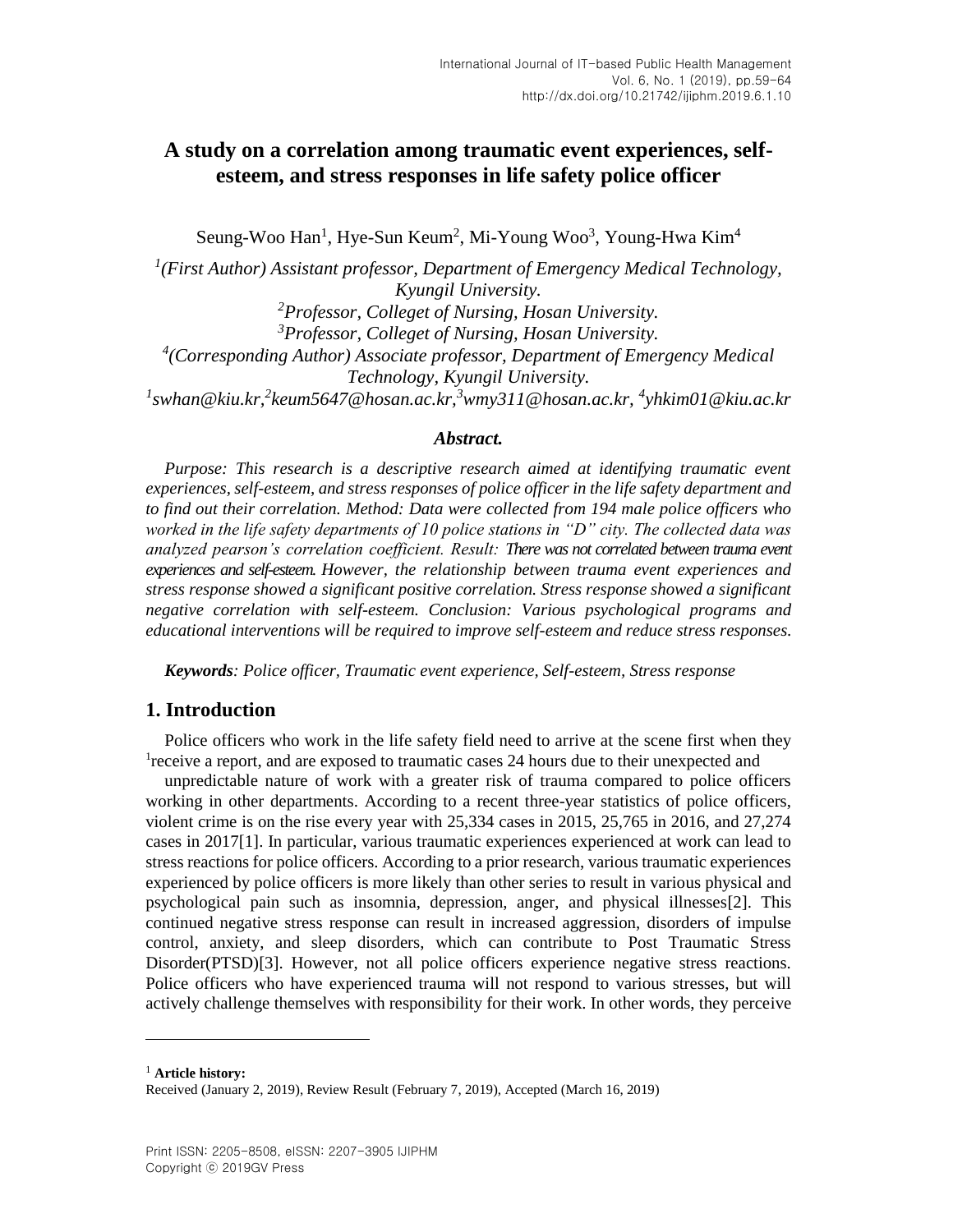themselves as a valuable and positive being, which is called self-estee[m\[4\].](#page-3-3) Self-esteem simply buffers traumatic event experiences and stress responses, as well as internal dimensions that overcome an individual's negative reactions, making them less susceptible to negative cases against stigma or vulnerabilit[y\[5\].](#page-3-4)

Therefore, identifying the diverse experiences of trauma experienced by police officers, the stress responses resulting from it, and the relationship between self-esteem with positive factors may be an important basis for early intervention of the police officer's physical and psychological treatments.

In this research, I would like to identify the relationship between traumatic event experiences, self-esteem, and stress responses among male police officers who work in the life safety department, which is a high-risk group with high job stress among various police departments.

## **2. Purpose of the research**

This research identifies the relationship between police officers' traumatic event experiences, self-esteem, stress responses, and the specific purposes are as follows.

First, the identification of the subject's traumatic event experiences, self-esteem, and stress responses.

Second, the identification of traumatic event experiences, self-esteem, and stress responses according to the general characteristics of the subjects.

Third, the identification of the correlation between the subject's traumatic event experiences, self-esteem, and stress responses.

## **3. Method**

#### **3.1 Research design**

This research is a descriptive research aimed at identifying traumatic case experiences, selfesteem, and stress responses of police officers in the life safety department and to find out their correlation.

#### **3.2 Participants**

The subjects of this research were expressed randomly to full-time male police officers who worked in the life safety departments of 10 police stations in "D" city. The number of subjects G\*power 3.1.2 (2009) is based on the significance level a=.05, effect size d=.15, power 1- $\beta$ =.95, calculated with 3 independent variables and a minimum quantity of samples of 160. In this research, a total of 200 copies were distributed considering the rate of elimination. Among them, a final of 194 questionnaires were analyzed, excluding 6, which had not been collected, had many non-responses, or had unsatisfactory responses.

#### **3.3 Research Tools**

#### **3.3.1 Traumatic event experiences**

Shi[n\[6\]](#page-3-5) adapted and Kim [\[3\]](#page-3-2) used a modified 5-point Likert scale tool for the list of direct and indirect traumatic event experiences for Thomas-Riddle'[s \[7\]](#page-3-6) List of Work Cases. This tool consists of a total of 23 questions, 9 questions on the degree of impact of direct traumatic event experiences and 14 questions on the degree of impact of indirect traumatic case experiences.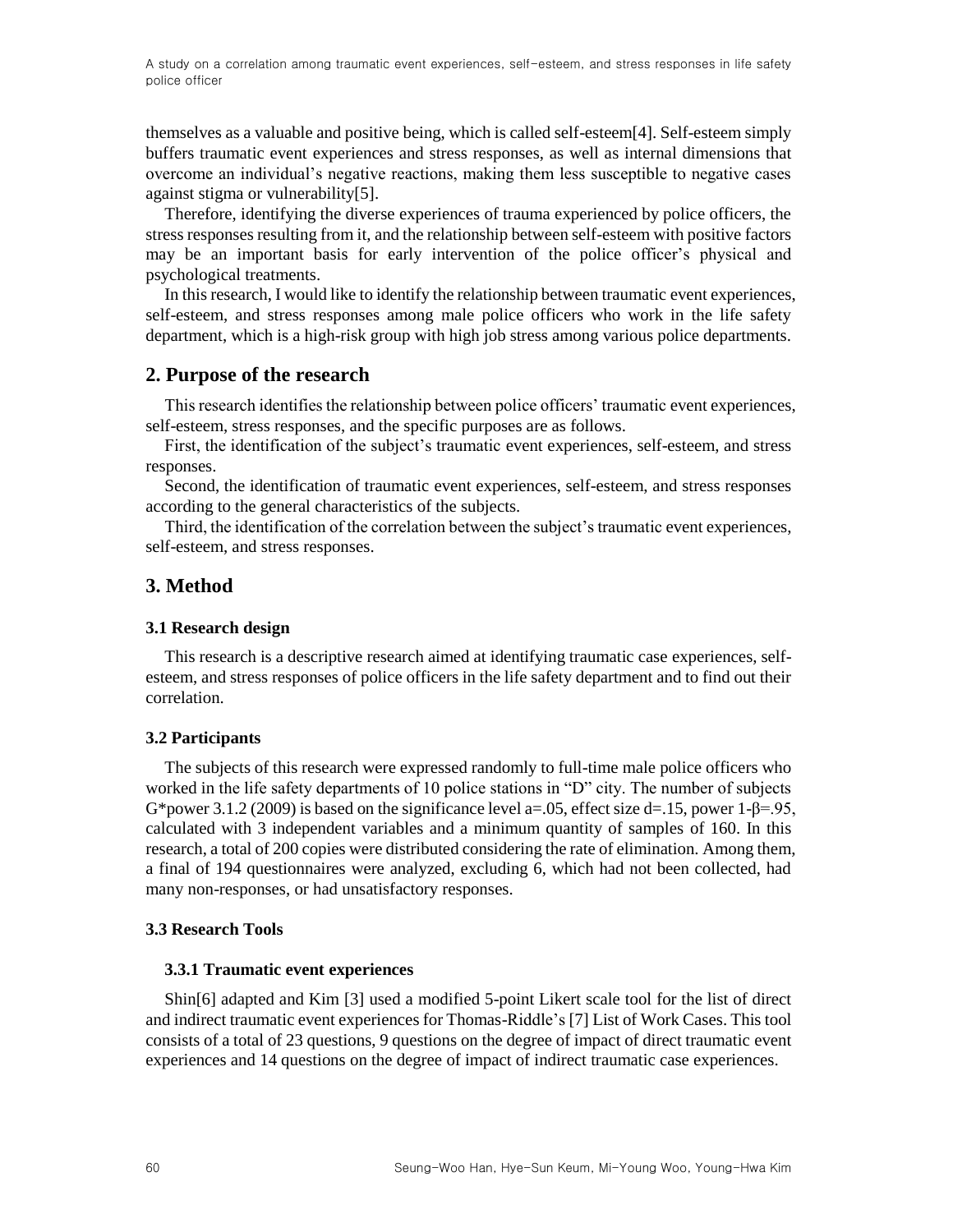## **3.3.2 Self-esteem**

Rosenberg's [\[4\]](#page-3-3) Self-Esteem Scale was adapted by Jeon [\[8\]](#page-3-7) and Wo[n \[9\]](#page-3-8) used a modified 5 point Likert scale tool. This tool consists of a total of 10 questions.

## **3.3.3 Stress response**

In this research, shortened stress response measures developed by Ko et al [\[10\]](#page-3-9) and modified by Choi et al [\[11\]](#page-3-10) were used. The measure evaluates stress responses experienced over a week, consisting of 3 areas of 9 sub-region body dimension questions, 9 depression-level questions, and 5 anger-level questions, totaling 22 questions.

## **3.4 Ethical aspects and Data Collection**

The research was conducted after obtaining approval from the Institutional Review Board (IRB) of KyungPook National University (KNU 2014-0027) for the protection of the research subjects and the justification for the research progress. The data collected for this research were collected from May 31st to June 15th of 2014. The researcher visited the police station in person to explain the purpose of the research and instructions on answering the questionnaire, and distributed the questionnaire to police officers who agreed to participate in the research.

## **4. Result**

In terms of the correlation between the subjects' traumatic event experiences, self-esteem, and stress response, traumatic event experiences and stress response had a significant static correlation ( $r = .43$ ,  $p < .001$ ), and self-esteem and stress response had a notable unqualified correlation (r=-.39,  $p<.001$ ) Table 1.

| Table.1 Correlations among Variables |                                        |                     | $(N=194)$                |
|--------------------------------------|----------------------------------------|---------------------|--------------------------|
| Variables                            | Traumatic event<br>experiences<br>r(p) | Self-esteem<br>r(p) | Stress responses<br>r(n) |
| Traumatic event<br>experiences       | 1.00                                   |                     |                          |
| Self-esteem                          | .04(.605)                              | 1.00                |                          |
| Stress responses                     | .43(<.001)                             | $-.39(<.001)$       | 00                       |

## **5. Conclusion**

In the correlation with traumatic event experiences, self-esteem, and stress response, traumatic event experiences showed significant positive correlation with stress response, and self-esteem was not statistically significant. Police officers are exposed to a variety of direct and indirect trauma event experiences that could pose a fatal threat to the well-being of citizens, both physically and mentally, under the nature of maintaining citizens' life-protection order. These trauma event experiences do not simply act as an experience of cases, but they disrupt the human physical and psychological equilibrium and trigger physical and mental pain [\[12\].](#page-4-0)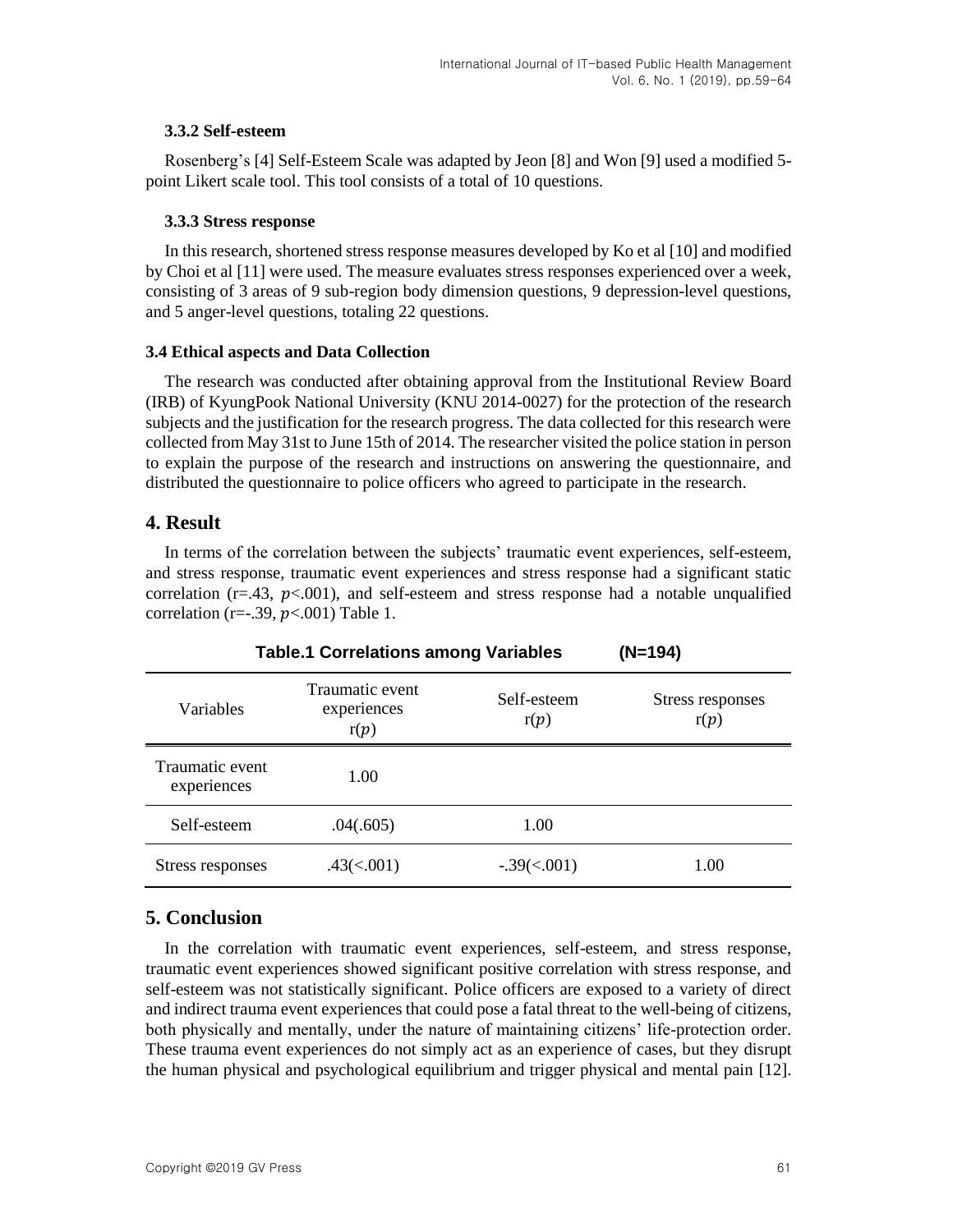Therefore, police officers who experience various trauma event experiences are considered physically and mentally vulnerable and will be more sensitive to anxiety, depression, and somatization responses. Self-esteem, meanwhile, has shown a statistically significant misfit correlation with stress response. These results will limit the ability of self-esteem to better respond to stress responses and to perform when faced with hardships. According to a prior research, the lower the self-esteem, there is more negative self-evaluation, and people are more prone to fall into depression through others' criticism [\[13\].](#page-4-1) It was also said that lower the selfesteem, the more aggressive the subject, and the more aggressive the subject, there are acts to restore the lower self-esteem [\[14\].](#page-4-2) It is said that lower the self-esteem, the more prone the subject is to act impulsively when they experience anger [\[15\].](#page-4-3) In addition, a decrease in selfesteem will result in physical and mental disorders caused by the failure of impulse control. Therefore, self-esteem will require a variety of self-esteem training programs for high-risk workers based on the results of this research that show a poor correlation with stress response.

In summary, police officers in the life-safety department exposed to various incidents and accidents, showed a positive correlation between trauma case experiences and stress response, and stress response and self-esteem showed negative correlation. However, self-esteem and trauma case experiences were not statistically significant. Based on this research, it is believed that a variety of psychological early mediation will be required for police officers in the lifesafety department. Therefore, it is believed that attention and effort will be needed at the national level so that the health of police officers can be positively exercised in the security and order of the country and citizens.

## **References**

- <span id="page-3-0"></span>[1] Korean national police agency. **(2018)** Korean National Police Agency White paper. https://www.-police. go.kr-/portal/main/contents.do?menuNo=200529.
- <span id="page-3-1"></span>[2] S. W. Han and H. S. Kim, Factors influencing post-traumatic growth with police officer. Crisis and management: Theory and Praxis, **(2015)**, Vol.11, pp.189-205.
- <span id="page-3-2"></span>[3] J. H. Kim and J. K. Kim, The relation of a type of traumatic events and posttraumatic stress disorder(PTSD) symptoms of police officers: Focusing on the Moderating Effects of Stress Coping Style. Korean Police Studies Association, **(2013**), Vol.12, pp.27-50.
- <span id="page-3-3"></span>[4] M. Rosenberg, Society and the adolescent self-image. Princeton, NJ: Princeton University Press, **(1965)**.
- <span id="page-3-4"></span>[5] H. K. Kim, [Phenomenological study on the experience of trauma recovery among the North Korean refugees.](http://www.riss.kr/search/detail/DetailView.do?p_mat_type=be54d9b8bc7cdb09&control_no=edd5ddba8985ed43ffe0bdc3ef48d419) Unpublished doctoral thesis, Ewha Womans University, Seoul. **(2007)**.
- <span id="page-3-5"></span>[6] S. W. Sin, [Study on the Effects of Life and Job Experiences on the Level of Stress on Police Officers.](http://www.riss.kr/search/detail/DetailView.do?p_mat_type=be54d9b8bc7cdb09&control_no=c85cd1e16ce0ac78ffe0bdc3ef48d419) Unpublished doctoral thesis, WonKwang University[, Iksan.](http://endic.naver.com/search.nhn?query=iksan) **(2007)**.
- <span id="page-3-6"></span>[7] R. Thomas-Riddle, The relationship between life stress, work stress, and traum atic stree and burnout and cynicism in police officers. Unpublished doctoral thesis, United States International University, San Diegom California. **(1999)**.
- <span id="page-3-7"></span>[8] B. J. Jeon, Self-esteem; a test of its measurability. Journal of Yon Sei, **(1974)**, Vol.11, pp.10-129.
- <span id="page-3-8"></span>[9] H. T. Won, Self-concepts and paranoid tendency. The Institute of Psychological Science Social Science Seoul National University, **(1995)**, Vol.4, pp.15-29.
- <span id="page-3-9"></span>[10] K. B. Ko, J. K. Park, and C. H. Kim, Development of the Stress Response Inventory. [THE KOREAN](http://www.riss.kr/search/Search.do?queryText=znPublisher,%EB%8C%80%ED%95%9C%EC%8B%A0%EA%B2%BD%EC%A0%95%EC%8B%A0%EC%9D%98%ED%95%99%ED%9A%8C&searchGubun=true&colName=re_s&detailSearch=true)  [NEUROPSYCHIATRIC ASSOCIATION,](http://www.riss.kr/search/Search.do?queryText=znPublisher,%EB%8C%80%ED%95%9C%EC%8B%A0%EA%B2%BD%EC%A0%95%EC%8B%A0%EC%9D%98%ED%95%99%ED%9A%8C&searchGubun=true&colName=re_s&detailSearch=true) **(2000)**, Vol.39, pp.707-719.
- <span id="page-3-10"></span>[11] S. M. Choi, T. Y. Kang, and J. M. Woo, Development and Validation of a Modified form of the Stress Response Inventory for Workers. [JOURNAL OF THE KOREAN NEUROPSYCHIATRIC ASSOCIATION,](http://www.riss.kr/link?id=S102361) **(2006)**, Vol.45, pp.541-553.